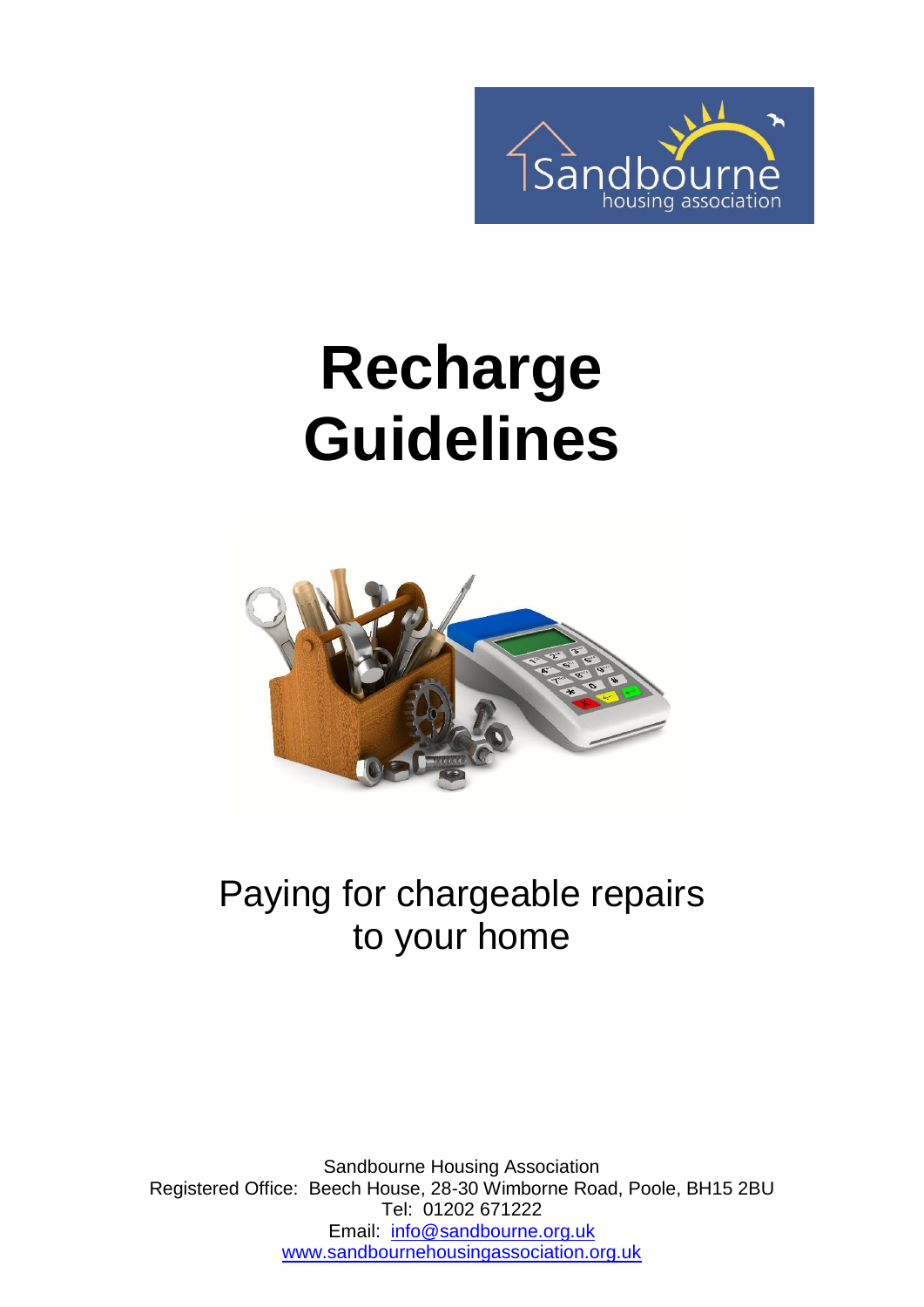## **What is a recharge?**

Sandbourne's repairs and maintenance service helps residents keep their homes in good order. However, there are some circumstances where repair or maintenance work is the responsibility of the resident and, whilst we may carry out this work, the cost is rechargeable to the resident.

#### **Why does Sandbourne have Recharge Guidelines?**

We are committed to communicating clearly with residents about what work we are responsible for, and what work residents are responsible for. By making consistent decisions about recharging residents for work, we can be both fair to you and maximise the repairs and maintenance budget that comes out of everyone's rent so it can be spent on looking after and improving all residents' homes.

The service is paid for from all tenants' rents and leaseholders' service charges. While the majority of residents look after their homes, a small minority may cause deliberate damage or neglect their home or do not keep their homes in reasonable condition or lose items such as keys. These Guidelines seek to ensure that residents neglecting their homes or causing damage etc are recharged, and avoids other residents having to meet the cost through everyone's rent.

#### **Who do these Guidelines apply to?**

All tenants and leaseholders in properties managed by Sandbourne.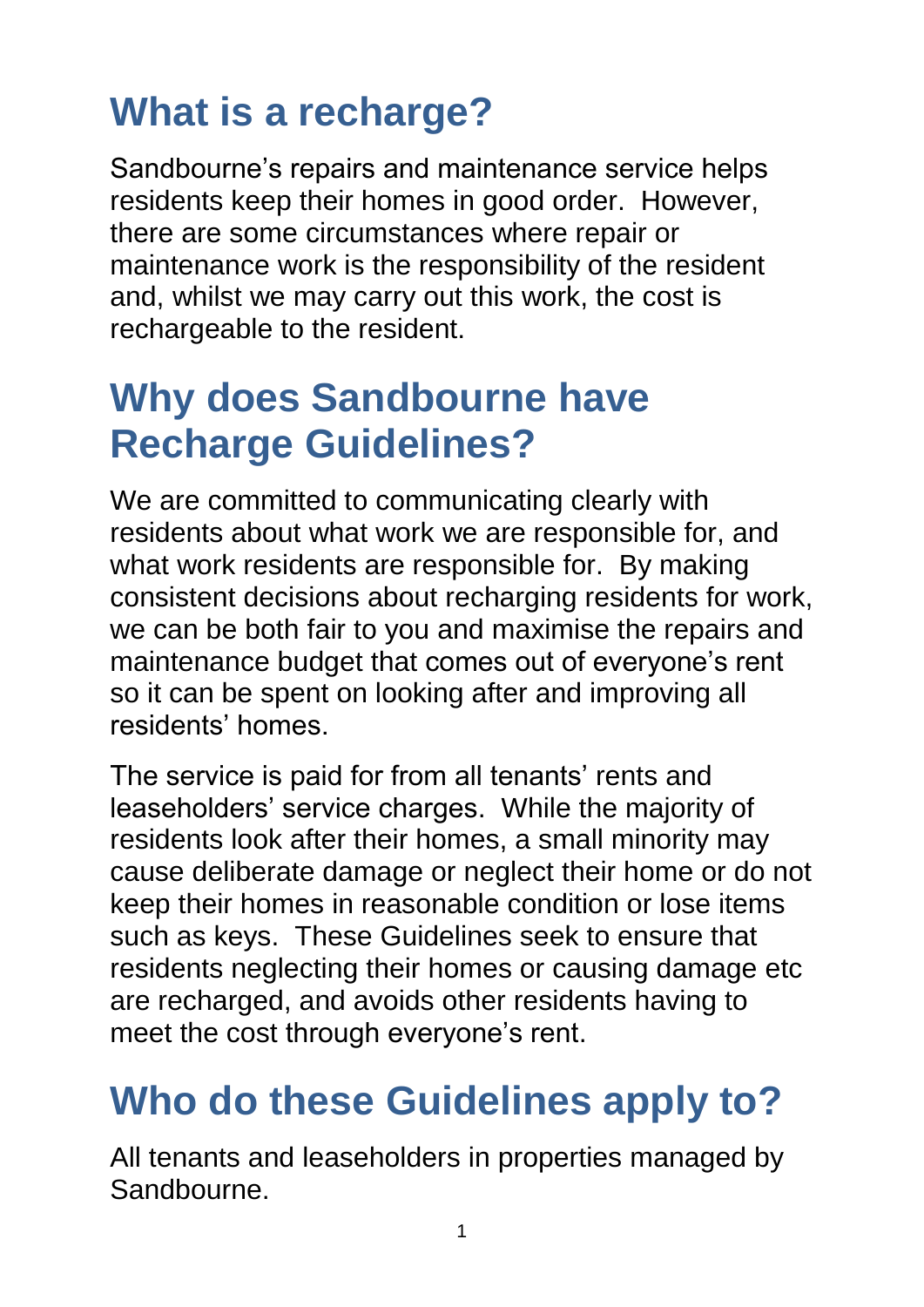#### **What can I expect when I have rechargeable work carried out?**

- We will tell you whether you are responsible for paying the costs of the work, wherever possible, at the time you order it.
- When you request a repair, we will try to give you an estimate of the cost at the time. For all rechargeable work we will provide you with an estimate of the cost within 7 working days.
- All work must be carried out to our standard.

#### **When will Sandbourne recharge for a repair?**

You will be recharged if the work is needed because of damage and/or loss, caused either deliberately, accidentally, as a result of neglect or the actions of a member of your household or visitors to your home.

Some common examples of repairs needed as a result of damage, neglect or loss are:

- Damage to internal and external doors.
- Damage to kitchen units and worktops.
- Broken windows or window locks.
- Blocked toilet or drainage.
- Replacement locks and/or additional keys.
- Replacement or additional fobs for the alarm system.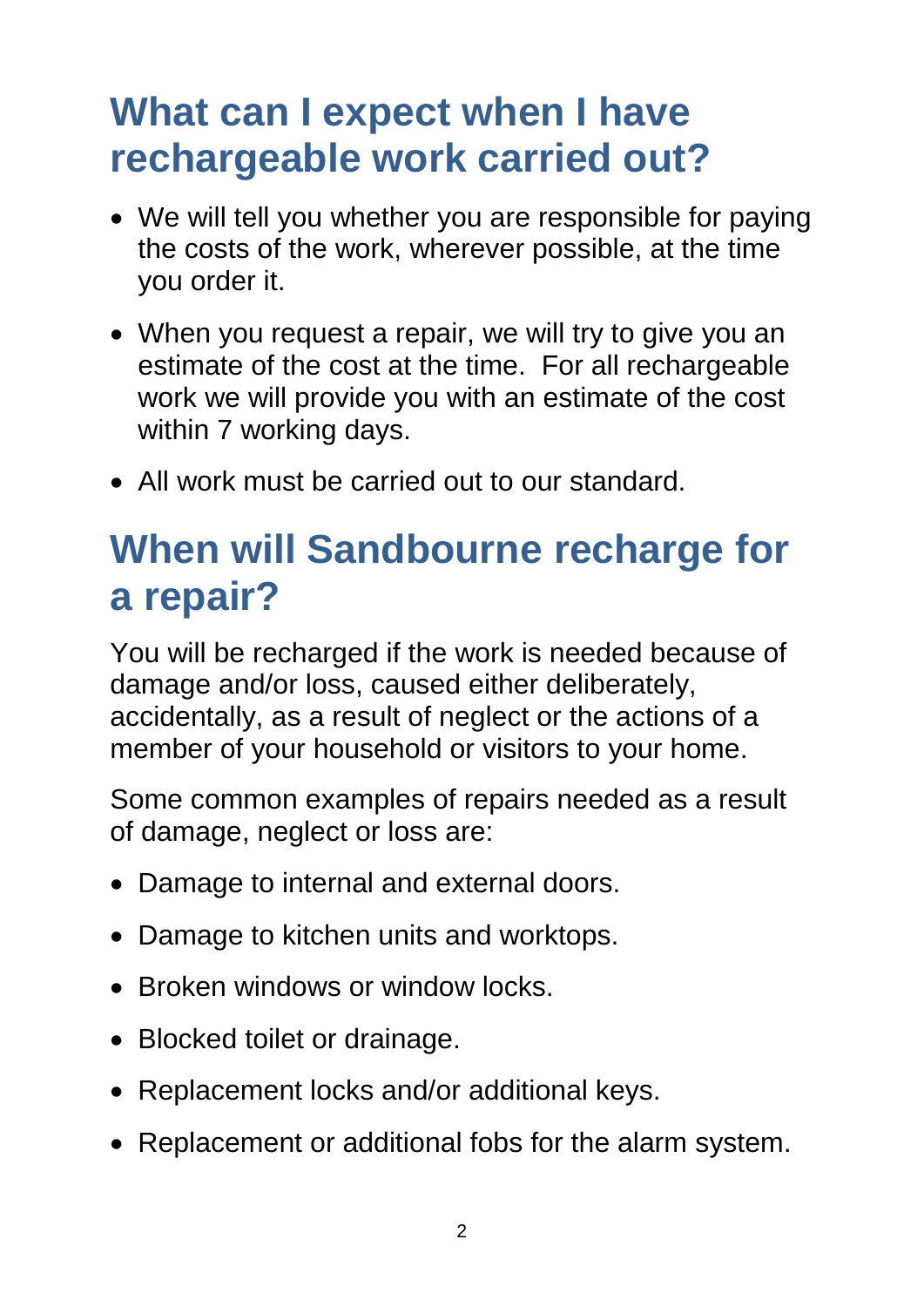You may also be charged if:

- You miss an appointment that you have agreed with our contactor.
- You fit any type of installation or fixed appliance requiring repair or maintenance that we did not give you our written agreement to install. [Where you have mutually exchanged (swapped home with someone else), this includes any installation of fixed appliances made by the previous tenant and not by Sandbourne, like built-in cookers or electric showers.]
- You have altered the property without our written agreement and have not re-instated the property to its original condition.
- Having obtained prior written permission and agreed to maintain it, the installation was poorly fitted by you, or somebody employed by you to fit it. We will be happy to offer you advice before you install an appliance or fixture. Please ask us about this.
- **We later discover that you are responsible for works that we have already carried out, eg it was not a break-in but it was your partner who caused the damage.**

These circumstances can apply while you are living in a property or if you are moving out of a property managed by Sandbourne, including if you are exchanging properties with another resident.

#### **What if it wasn't my fault?**

Should any damage and/or loss be caused by a member of your household, an invited or uninvited visitor to your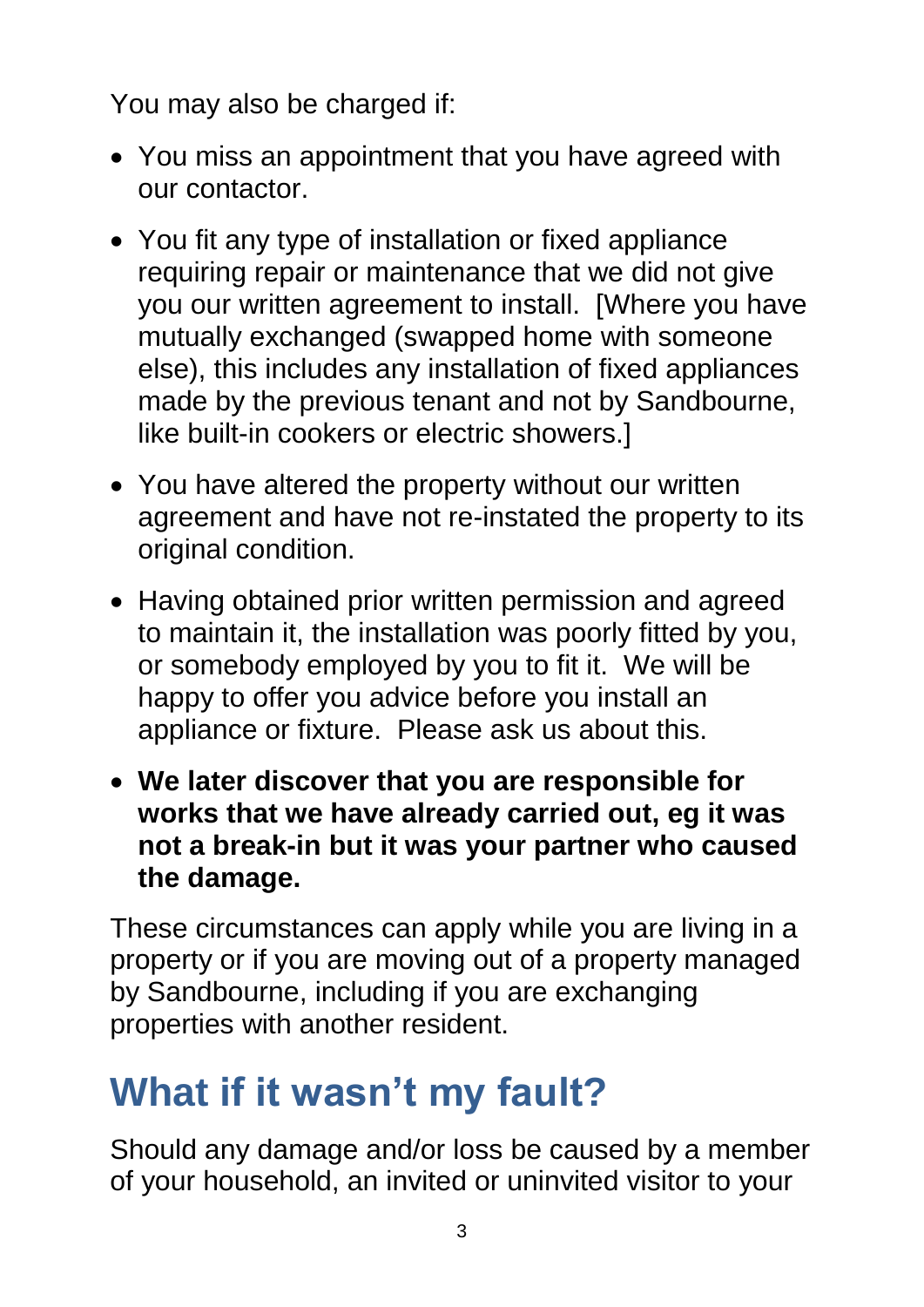home, or any communal areas if you live in a block of flats, then as the tenant or leaseholder you are still responsible for paying for the damage or loss to be put right. Where the damage or loss has been caused by someone not invited to your home and you feel the damage is deliberate or a result of vandalism, you should report the matter to the Police to investigate and ask for the Crime Reference number. Where a Crime Reference number is given to Sandbourne, we may decide not to recharge the cost of the work to you.

#### **Does Sandbourne consider individual circumstances when deciding whether to recharge work?**

Unless the rechargeable work is an emergency (see overleaf), you will normally need to pay before it is carried out.

However, we will consider the individual circumstances of residents. This includes the nature of the work in relation to whether there are any factors that make the resident particularly vulnerable, such as:

- The physical health and well-being of the resident.
- Any support provided to the resident to maintain their tenancy by another agency.

We may require supporting evidence of this, but will discuss this with you. We may be able to make an arrangement to pay by instalments. This is discussed later in these Guidelines.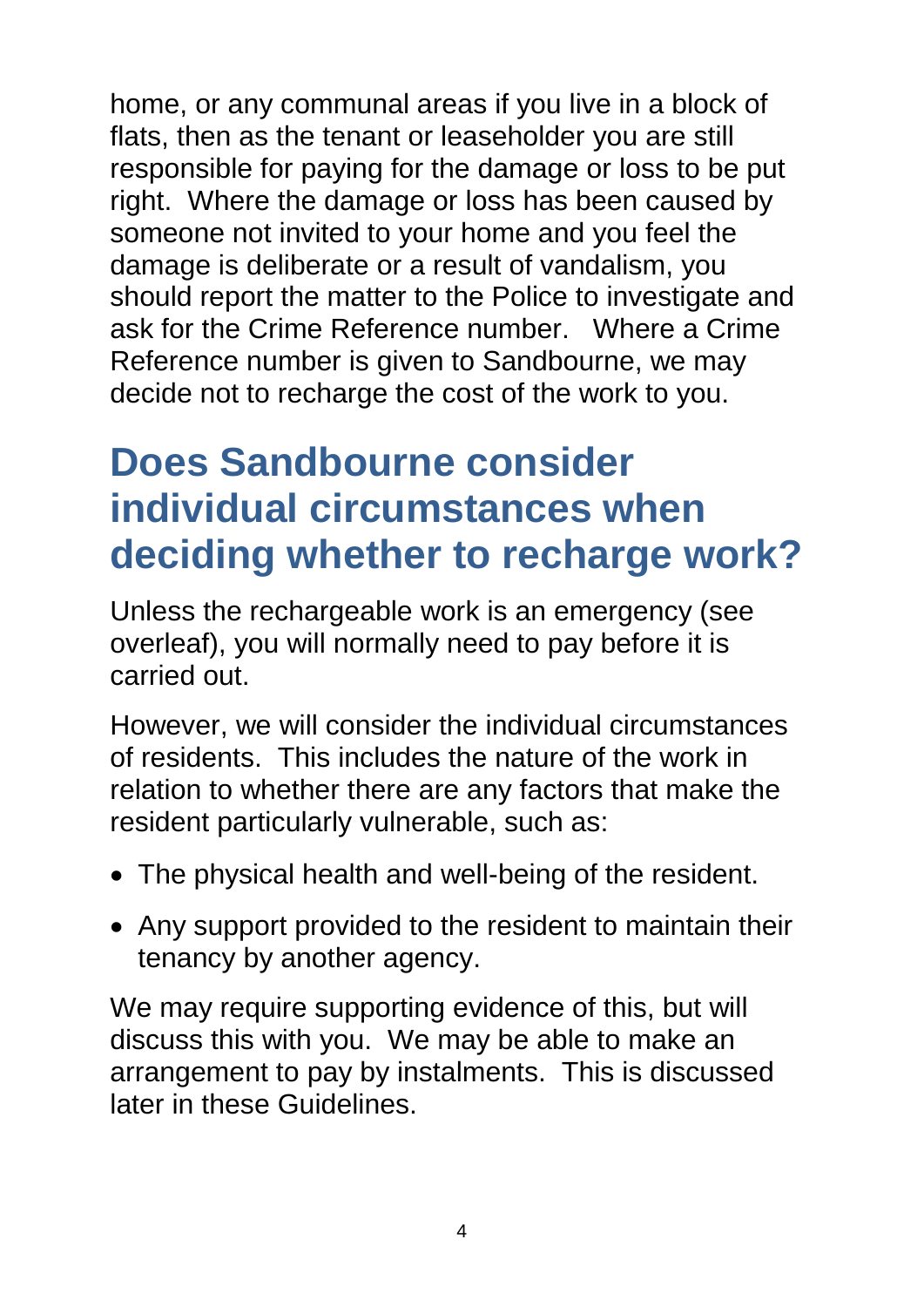#### **What is the difference between emergency and non-urgent rechargeable work?**

Examples of emergency work include:

- Work to make the property secure.
- Work to re-instate services such as water, sewage, gas and electricity.
- Lost keys or damaged locks, especially if you only have one external door.
- Additional keys or replacement pendants for the emergency call system.

Examples of non-urgent work include:

- Cracked windows.
- Repairs to internal doors and walls.
- Damage to kitchen or bathroom fittings.
- Blocked toilet, if you have more than one.

#### **How much will rechargeable work cost?**

Please ask us for the current charges, which gives an approximate cost for the most common rechargeable work. Wherever possible, we will provide you with an accurate cost for any rechargeable works. The rates are based on the actual cost to Sandbourne of carrying out the work. Where a cost is based on information you provide and we later find that additional work is required,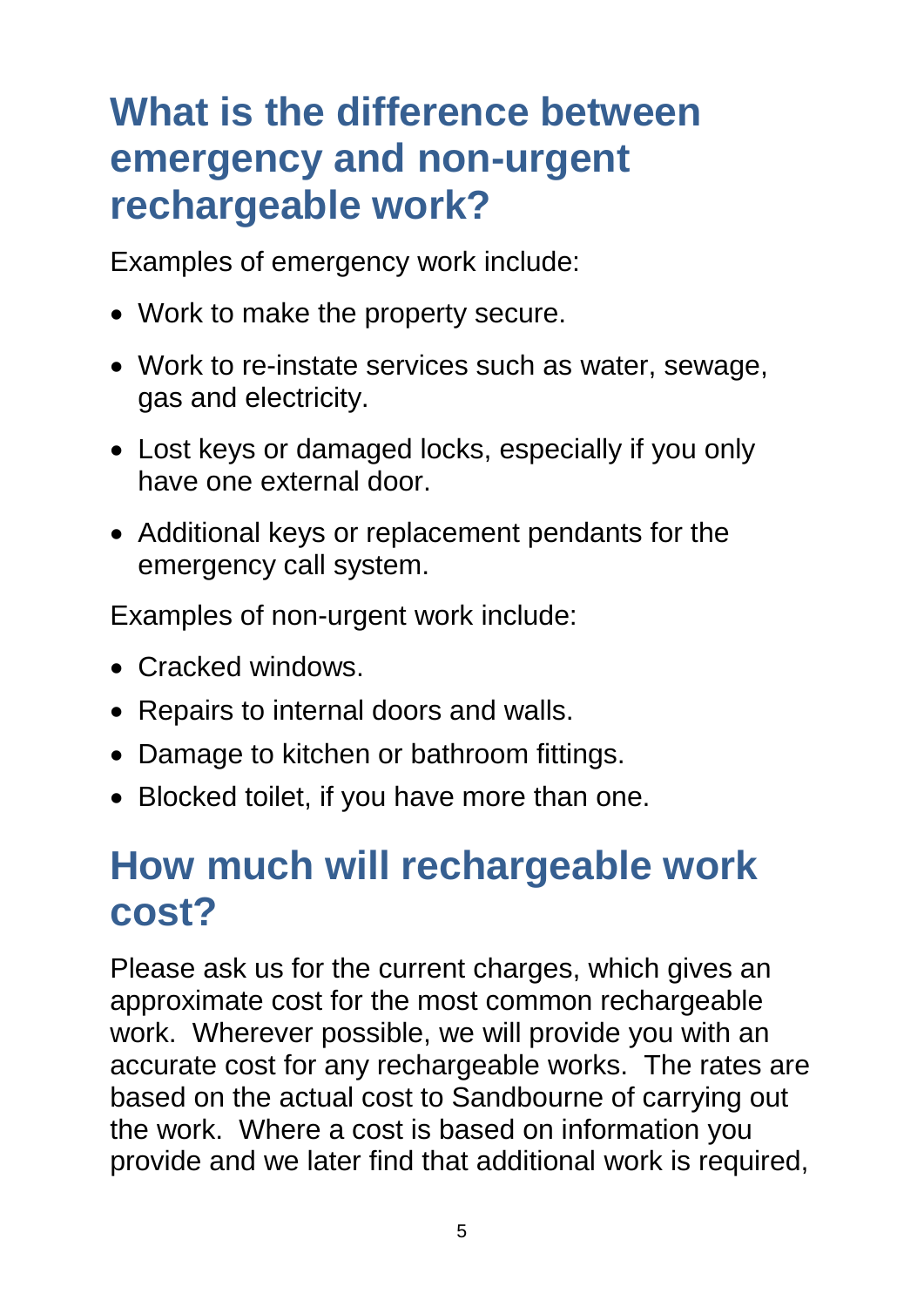we will inform you promptly of any additional cost you may be responsible for.

#### **At what stage do I actually have to pay for the work?**

- You can choose to pay for the work before it is carried out, or pay the invoice within 28 days of it being sent to you, using the allpay repairs payment card which will be issued to you.
- All non-urgent repairs must be paid for before work commences.

#### **How do I pay Sandbourne for the recharge?**

- Via 'allpay' (repairs card) at any post office or shop displaying the PayPoint sign.
- Via 'allpay' over the phone or via their website - telephone 0330 041 6497 (24 hours a day) or go to www.allpayments.net. You will need your Sandbourne 'Repairs' payment card and a valid debit or credit card to hand.





- By bank transfer (please ask us for our bank details).
- By cheque payable to Sandbourne Housing Association and sent to the registered office, giving your name and address and what it is for on the back.

Please also see our leaflet 'Payments (Ways to Pay)'.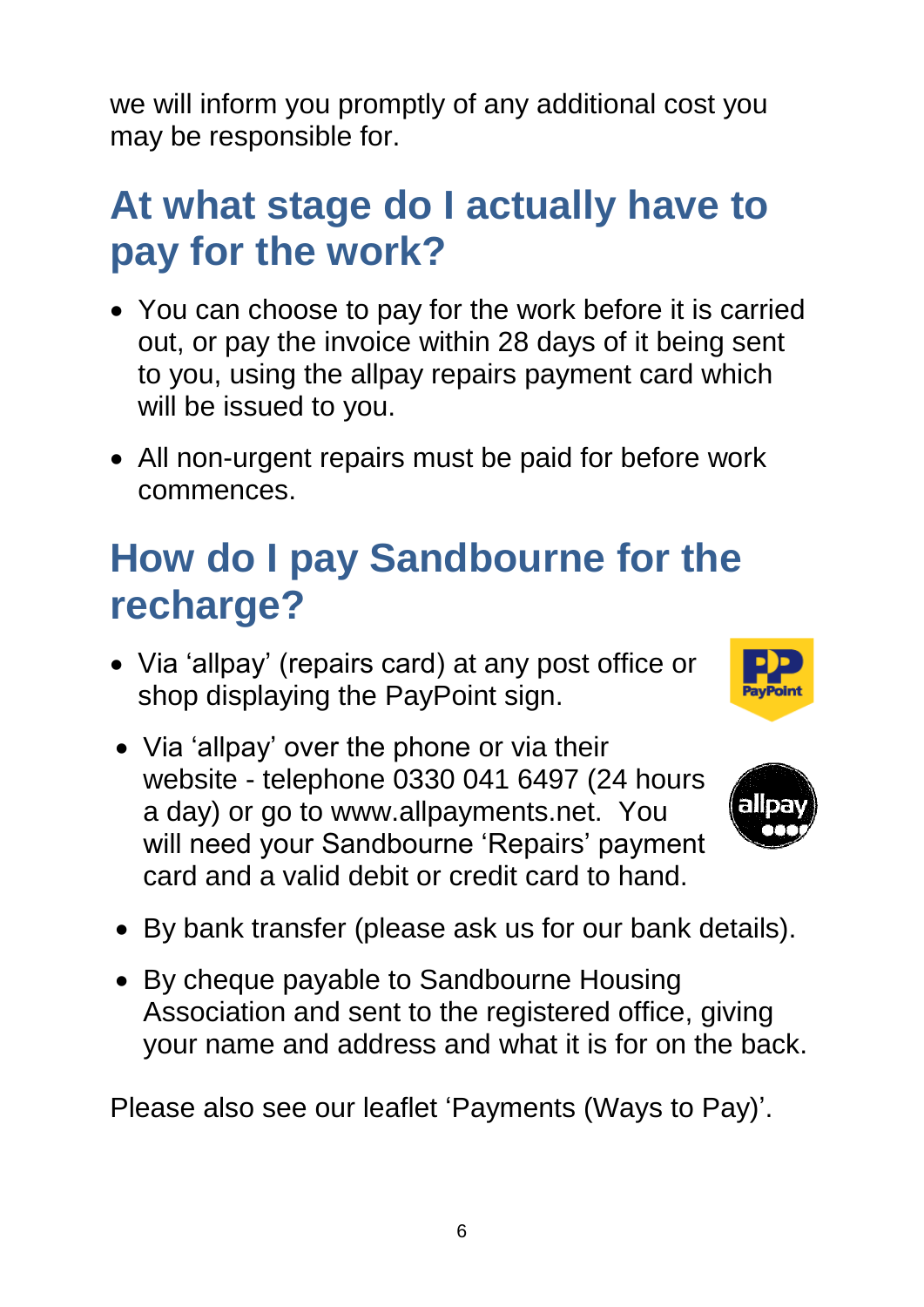### **What if I can't afford to pay for the work in one payment?**

If you can't afford to pay for the cost of the recharge in one payment, please talk to our housing team who will agree a payment plan with you based on your individual circumstances. This will enable you to pay an agreed amount over a set period of time.

**To help prevent you getting into too much debt, we will not let you order any other non-urgent rechargeable work until you have finished paying for the first one.**

#### **What will happen if I don't pay for the recharge?**

If you don't pay for rechargeable works carried out, we will seek to recover the money through our income recovery procedures. This could ultimately result in a summons to appear in court. If actions in court are successful, then you will incur the court costs and your credit rating and ability to obtain credit will also be affected.

Sandbourne may also refuse any further repairs works and you will be entitled to emergency repairs only. You may also be excluded from any planned improvements, for example a new kitchen or bathroom, or put to the end of any such programme.

In addition, we do not allow residents with outstanding debts to mutually exchange with another resident or to transfer to another Sandbourne home.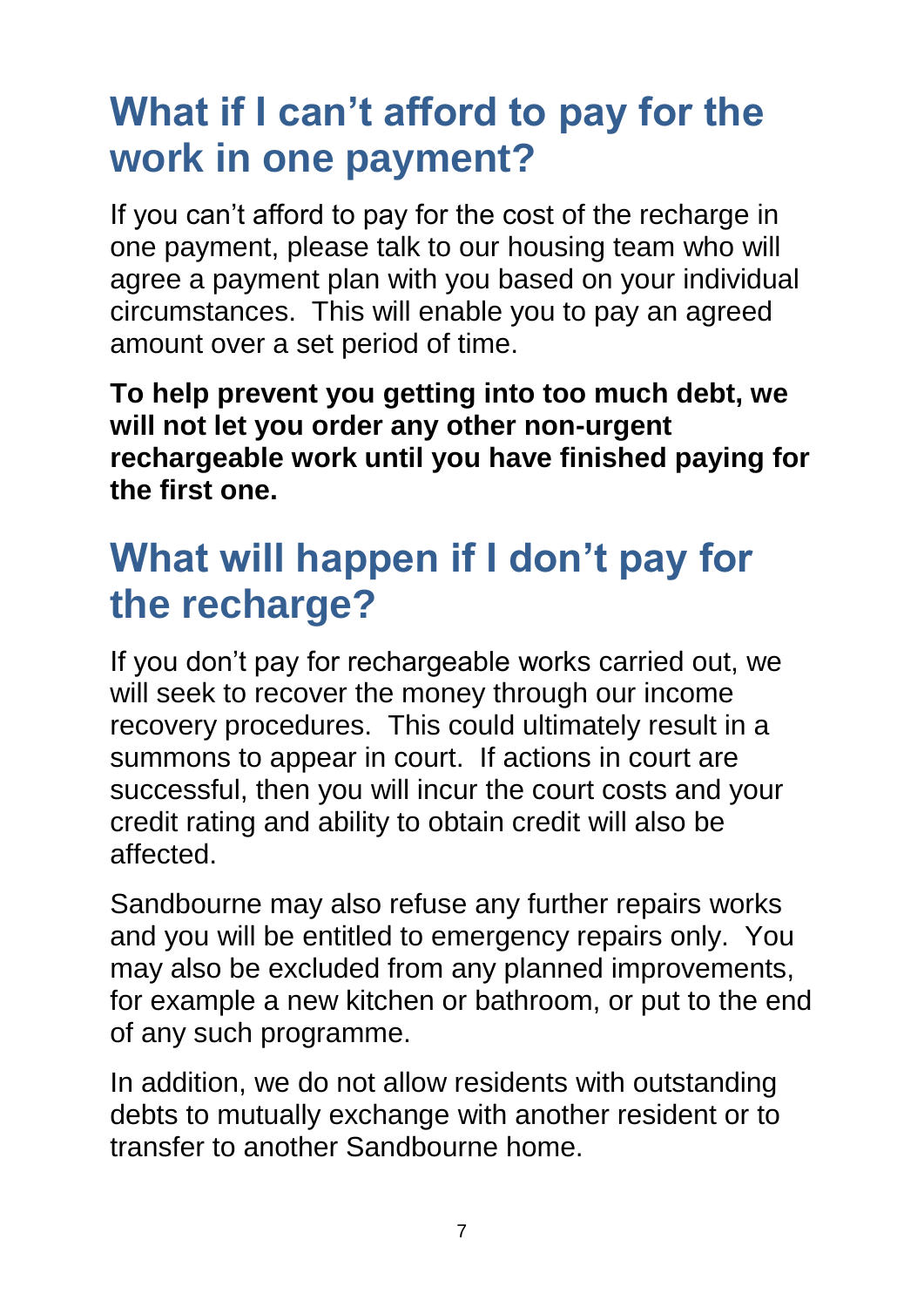#### **What if I don't want the work to be carried out?**

On rare occasions we have to carry out essential work and recharge you in order to keep the property safe and in good order, even if you do not want the work carried out. We have the right to do this under the terms of the tenancy or lease conditions that you signed when you moved into your home. If this situation arises we will always discuss it with you first and explain what will happen if we cannot reach an agreement about getting the work done.

#### **How will Sandbourne deal with deliberate damage caused by a tenant or leaseholder or their household?**

This only happens in a small minority of households. However, in cases where it is clear that deliberate and wilful damage has been caused by a tenant or leaseholder or their household, then we may report the damage to the Police for investigation. Where a resident is in breach of their tenancy or lease conditions, we will consider whether it is appropriate to begin possession proceedings against them. This could ultimately result in the person being evicted and losing their home.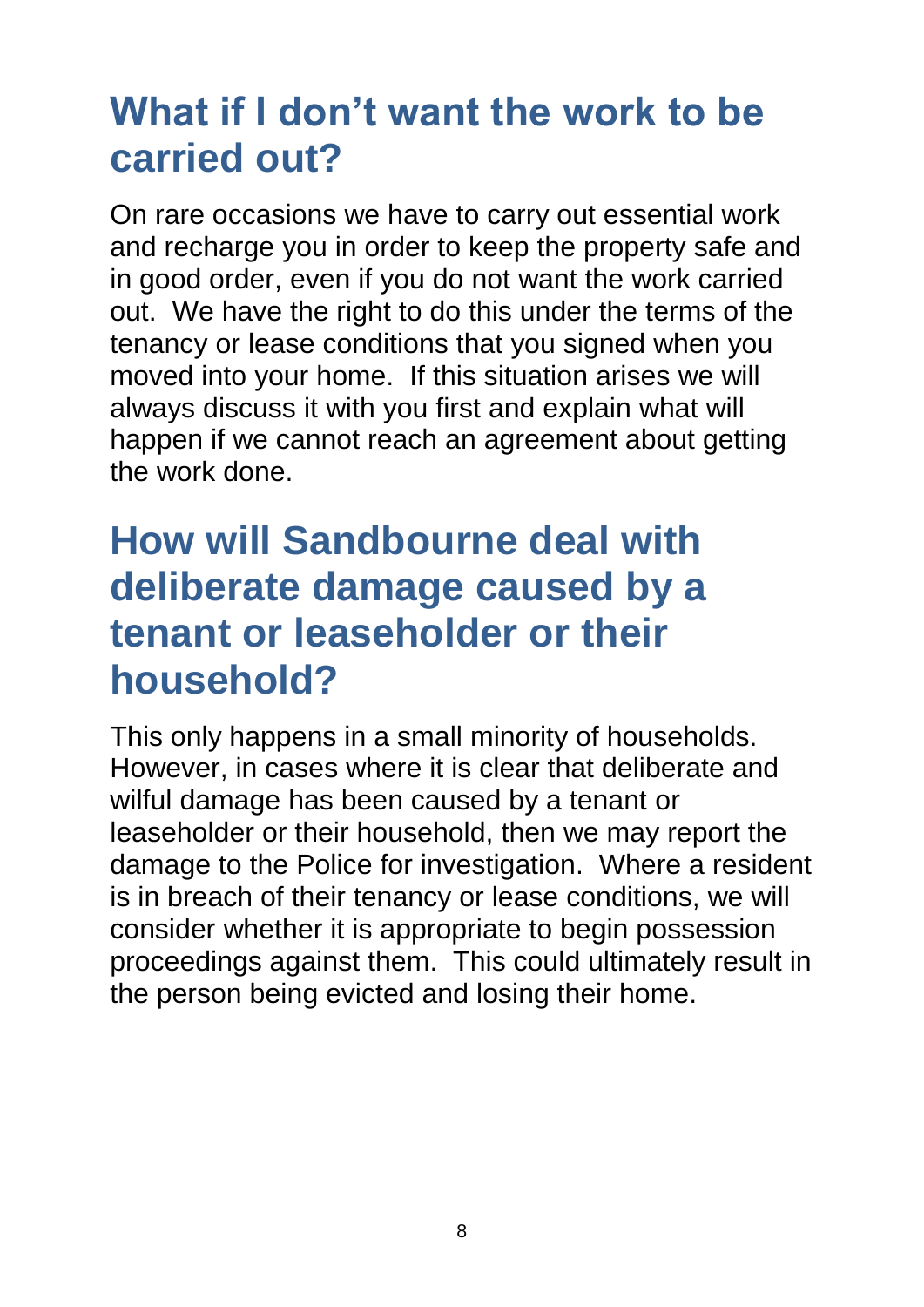#### **What do I do if I'm not happy with the way Sandbourne has handled recharging work to me?**

If you are unhappy about the way in which we have recharged work to you, you may wish to follow our Complaints Policy. Please ask us for our leaflet or policy about making a complaint, for full details, or look on our website [\(www.sandbournehousingassociation.org.uk\)](http://www.sandbournehousingassociation.org.uk/). You could also contact the Citizens' Advice Bureau for independent legal advice on your circumstances.

#### **How will we ensure these Guidelines meet the needs of both residents and Sandbourne?**

We will:

- Consult with a random selection of residents who have had rechargeable work carried out to assess if they were satisfied with the work we completed and the way in which we dealt with it. We will consider the results of this to make sure we take forward any lessons learnt and to improve the way in which we carry out rechargeable work in the future.
- Monitor our performance against the service standards and any complaints received (given earlier) to make sure we are keeping the promises we make to you when you have some rechargeable work done.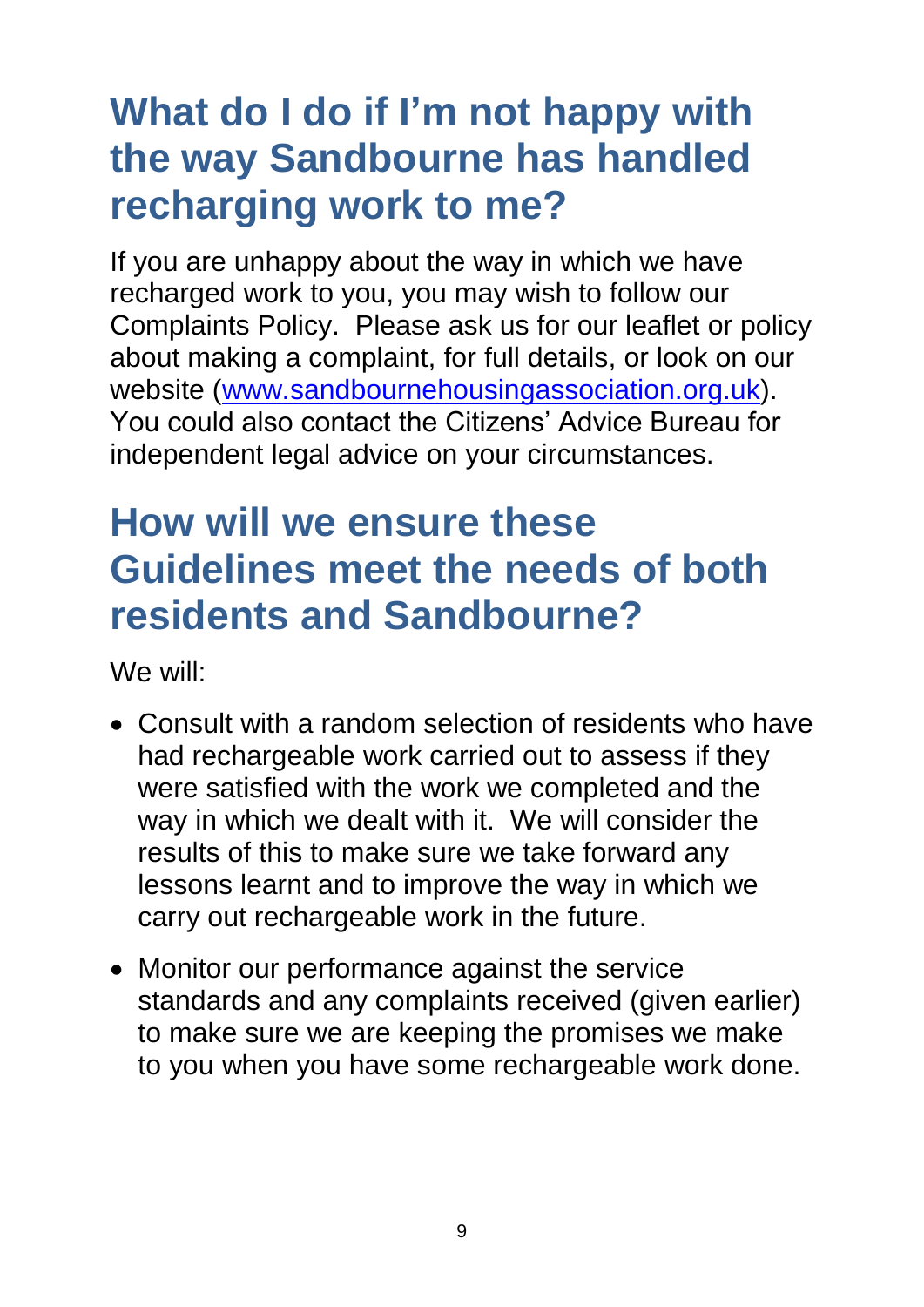#### **Can I get someone else to do repair or maintenance works in my home?**

Yes, **but only if it is not** something that Sandbourne are responsible for doing then we do allow residents to employ reputable contractors to undertake repair or maintenance work to their homes. The works must be carried out by an appropriately qualified contractor, be to Sandbourne's satisfaction, and be in line with reasonable specifications for materials and workmanship. Sandbourne will **not** be responsible for paying for the work and putting anything right afterwards, unless it is unsafe in which case you will be recharged.

Any contractors employed must be appropriately qualified or accredited and we recommend that they belong to the appropriate trade organisation for the works that they are carrying out.

Reputable local tradespersons may be able to complete works at a lower cost than the contractors used by Sandbourne. If you request non-emergency work from us, you will also need to pay an additional administration fee.

Remember, all necessary statutory permissions must be sought and paid for by you from the appropriate bodies, such as Building Control, and those permissions granted before works are carried out. On completion of the work, all necessary legislative certificates, such as an Electrical Part P Certificate, for example, should be provided to Sandbourne for inspection.

Information and advice about repairing and maintaining your home is provided in your Tenancy Agreement or